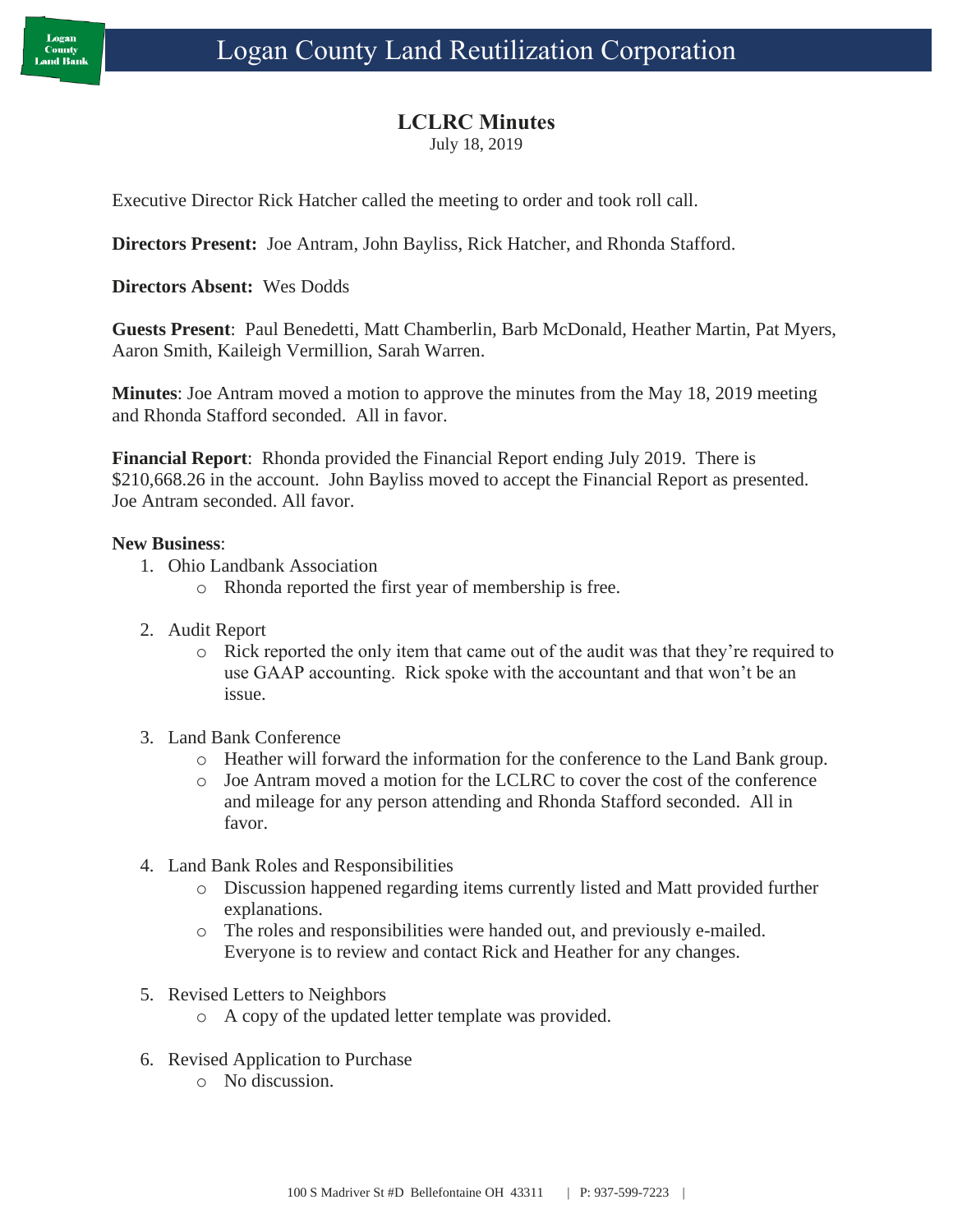- 7. Property Update
	- o 312 Miami Street
		- Two applications have been received.
		- Eaton is the neighbor of the property and has maintained the property. He wants it for a green area.
		- Slaven owns neighboring property but does not live next to it. He wants to build a garage on it.
		- John suggested first option to refuse should go to Eaton since he's maintained the property.
		- Rick will reach out to Eaton to find out his offer.
		- John reported that when the county asks for bids to be submitted, they allow bidders to raise their bid.
		- Matt reported there are no regulations other than optics. All factors can be considered in the decision. Eaton has maintained the property, he's a residency neighbor.
		- Rick discussed the concern of having a landlord who doesn't maintain properties buy these properties. If Eaton comes in near the offer and he currently lives there and he's maintained the property.
			- Joe agreed. If it's a decently close bid, I'll lean towards him.
		- To stay consistent with the letters sent to adjacent neighbors, 20 days will be given to Eaton to place a bid. Rick will e-mail and let everyone know the status.
		- Joe Antram moved the first motion to have Rick contact Eaton for a bid and John Bayliss seconded. All in favor.
	- o 213 Moore Street Village of DeGraff
		- Matt reported the purchase agreement is ready to go. The agreed upon price was \$500 and the Landbank was going to pay the cost for documents. The owner will sign a promissory note to pay by December 31, 2020. For the neighboring property that's null, the purchaser should research and handle it on her own.
	- o 230 Grove Avenue Village of Lakeview
		- There is currently \$2,100 in delinquent taxes. Sarah will send a letter to the owner. Matt will send a letter on behalf of the Land Bank.
		- Matt reported in May there was a survivorship deed filed. The Land Bank can take a quick deed in lieu.
	- o 225 North Hayes Street City of Bellefontaine
		- Purchase agreement is ready to be signed. The parcel sold for \$969.44. The county will receive \$719.44 and \$250 will go to the Land Bank.
	- o Small parcel on Hayes Street City of Bellefontaine
		- An application was received for this parcel with an offer of \$300.
		- Rhonda Stafford moved a motion to accept the bid of \$300 and John Bayliss seconded. All in favor.
	- o 12045 State Route 117 Richland Township
		- Matt reported that Kyleigh has done the title exam. There are other issues. There are multiple mortgages from Lee's to Concerta. Concerta has mortgage interest. We need to reach back to Columbus. What's county